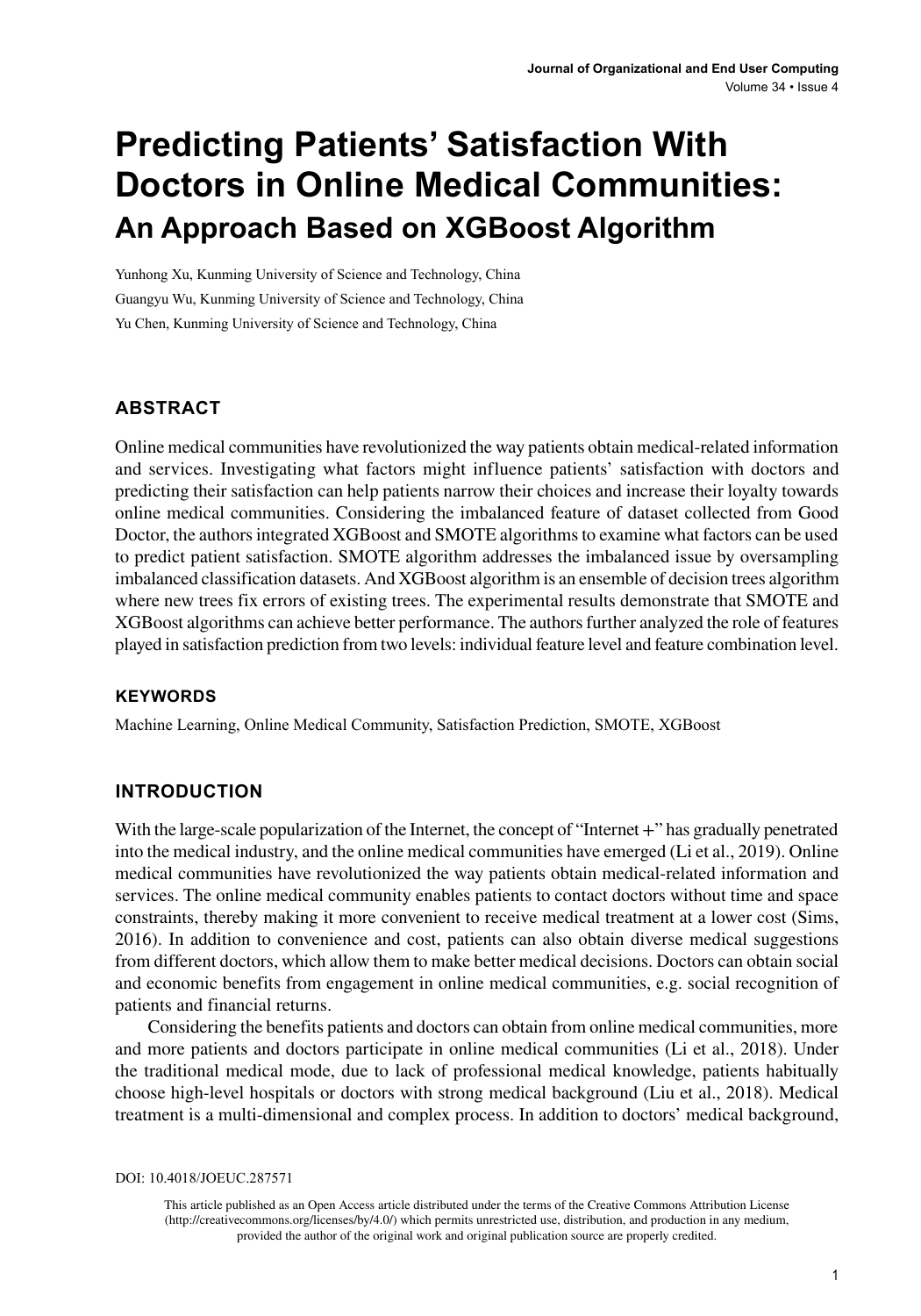the way doctors communicate with their patients, how they respond to patients, and other patients' experiences can also influence patients' satisfaction with doctors. However, it is difficult to trace these variables under the traditional medical mode. Online medical community can record several features that occur during or after medical treatment, which provides a holistic framework to predict patient satisfaction with doctors.

Patients' satisfaction with doctors can be defined as the extent to which patients are content with the medical services which they receive from doctors. Understanding what factors that drive patient satisfaction and how these factors can be used to predict patient satisfaction can facilitate patients to make better decisions and promote doctors to provide better medical services. Previous studies have shown that patients' satisfaction with their medical service providers tends to be more positive, that is, patients are more willing to give doctors satisfactory evaluation (Marcinowicz et al., 2009). And data evaluated as dissatisfied may be more important than the satisfaction evaluation data when studying patients' satisfaction (Vaida & Osmo, 2003). Therefore, we should consider both satisfaction and dissatisfaction data when predicting patients' satisfaction. When both kinds of data are considered, there are 6933 satisfactory samples and 77 unsatisfactory samples in our dataset collected from Good Doctor. The data is imbalanced in that the samples classified as positive (which means patients who are not satisfied with their doctors) and negative (which means patients who are satisfied with their doctors) are not equally distributed. Particularly, positive samples account for about 1.1% of the total sample. Data imbalance would cause the performance of machine learning algorithms to degrade, because most machine learning algorithms will ignore or have poor performance on the minority class (Wang et al., 2020). There are two ways to deal with imbalanced dataset: data resampling and algorithms based on ensemble learning. For data resampling, the Synthetic Minority Over-sampling Technique (SMOTE) (Chawla et al., 2002) is used in this research to synthesize new samples from the minority class. XGBoost is a large-scale ensemble algorithm proposed by Chen et al. (2016), which performs a second-order Taylor expansion on the cost function, where both the first-order derivative and the second-order derivative are used. Previous research has demonstrated that SMOTE and XGBoost algorithm can achieve better results when confronted with imbalanced datasets (He et al., 2021; Meng et al., 2020; Wang et al., 2020). In this research, we integrate XGBoost and SMOTE to predict patients' satisfaction with doctors.

## **LITERATURE REVIEW**

Patient satisfaction with doctors is a multi-dimensional concept, which should be operationalized and considered under particular contexts (Naidu, 2009). In offline medical context, questionnaire was used to measure patient satisfaction with doctors. Hussain et al. (2019) found that doctor services and waiting time can influence patient satisfaction. Alharbi et al. (2018) reviewed relevant research and concluded that availability and accessibility, relational conduct, technical skills/knowledge, and personal qualities would affect patient satisfaction. Prado-Galbarro et al. (2020) found that a worse perception of health status and a longer time spent in the waiting room were negatively associated with patient satisfaction. Sl et al. (2020) found that while waiting time negatively influences patient satisfaction, positive communication experiences with health care providers could potentially alleviate negative effects of long waiting time. Boquiren et al. (2015) conducted a literature review and identified five dimensions that can determine patient satisfaction with doctors, including (a) communication attribute, (b) related conduct, (c) technical skill, (d) personal qualities, and (e) availability and accessibility. In comparison to research in offline medical context, the research on patient satisfaction with doctors in online medical community is still preliminary. The depth of an interaction and service content during a first consultation influence patients' subsequent consultation behaviors and satisfaction (Yang et al., 2019).

Since the research on patient satisfaction in online medical community is limited, we reviewed literature on doctor recommendation. Although doctor recommendation and patient satisfaction are